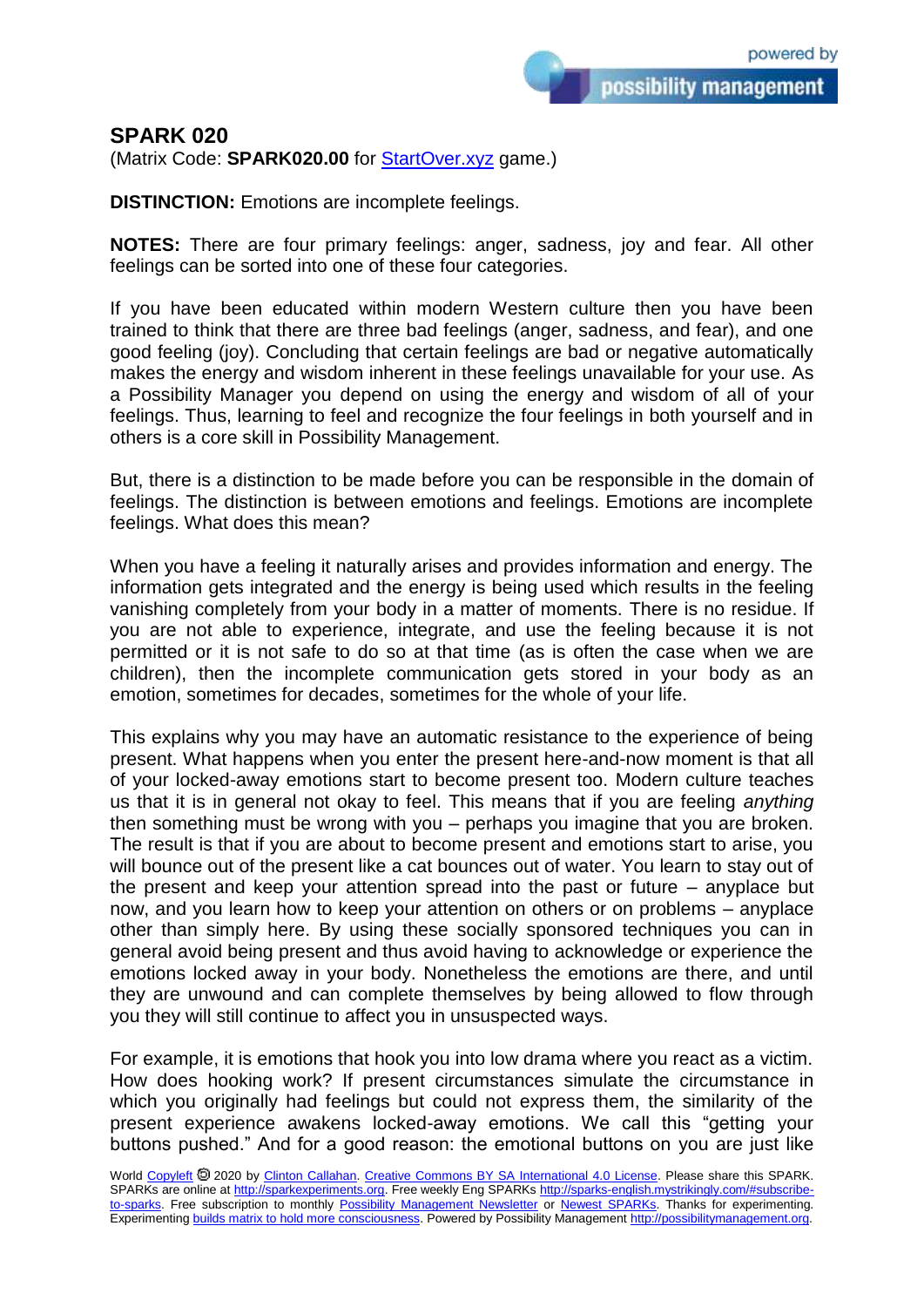buttons on a soda machine. If you push the cola button, cola comes out. If you push the orange soda button… you are mechanical in this same way. If you dare, you can observe your own repetitious behavior. Working to free up your emotions makes you less hookable.

Here is another effect of emotions. Have you ever felt your temper rise and then an hour later you are still angry? This is emotional anger. You are not feeling a feeling at all. The person you think you are angry at or the circumstance that frustrates you has nothing at all to do with why you actually feel angry. The person or incident was in the past. Have you ever felt yourself getting sad, or afraid, and a day later the feeling is still there? These are emotions. Even joy is often emotional joy, not from your present but only stimulated from your past. Emotions are only completed by disconnecting them from what is happening now and by going through the past incident where you originally locked feelings into your body.

Or perhaps you have suddenly felt scared, angry, sad or glad for no apparent logical reason. For example, you see a small black dog being walked down the street and you feel scared. Or you see a ceramic vase and feel sad. Or some man with a mustache walks by and you feel angry. These emotions can be manifestations of unexpressed feelings associated with old experiences that long ago faded from your conscious memory but still remain in your body.

## **EXPERIMENTS:**

**SPARK020.01** Since most of what you feel is uncompleted emotional communications from your past, this experiment involves completing those old communications. The experiment has two stages. The second stage cannot be accomplished until you succeed with the first stage.

Stage One: Stalk yourself until you detect a pattern of consistently experiencing the same emotion, the same tone of voice, the same posture, or the same reactionary adrenalin pouring through your veins. Perhaps someone frightens you whenever they are around. (You already know who I am talking about.) Perhaps there are certain kinds of conversations or topics that irritate you for no apparent reason. Write the pattern down in clear specific terms. For example, "I notice that whenever a tickettaker or police officer approaches me I feel irrational fear and anger." See if you can find two or three such patterns in yourself.

Stage Two: Choose one of the patterns that you identified above, perhaps the one with the most emotional charge (or the least, if you prefer). Go to the person involved – there will always be a person involved – and ask to speak with them. In that conversation, explain that you have observed a pattern of emotional reaction within yourself, and that you know it has absolutely nothing to do with them personally. Explain that you would like to find out who it does have to do with from your past so that you can complete the unfinished communication. Then cogitate for a few moments. Within a minute an image will usually appear. When the clarity comes, you make a choice. You can ask the person to role-play the original person so you can speak with them directly, or you can write out your message. In either case, your message needs to be clear, direct, and include specific feelings. For example, "I feel